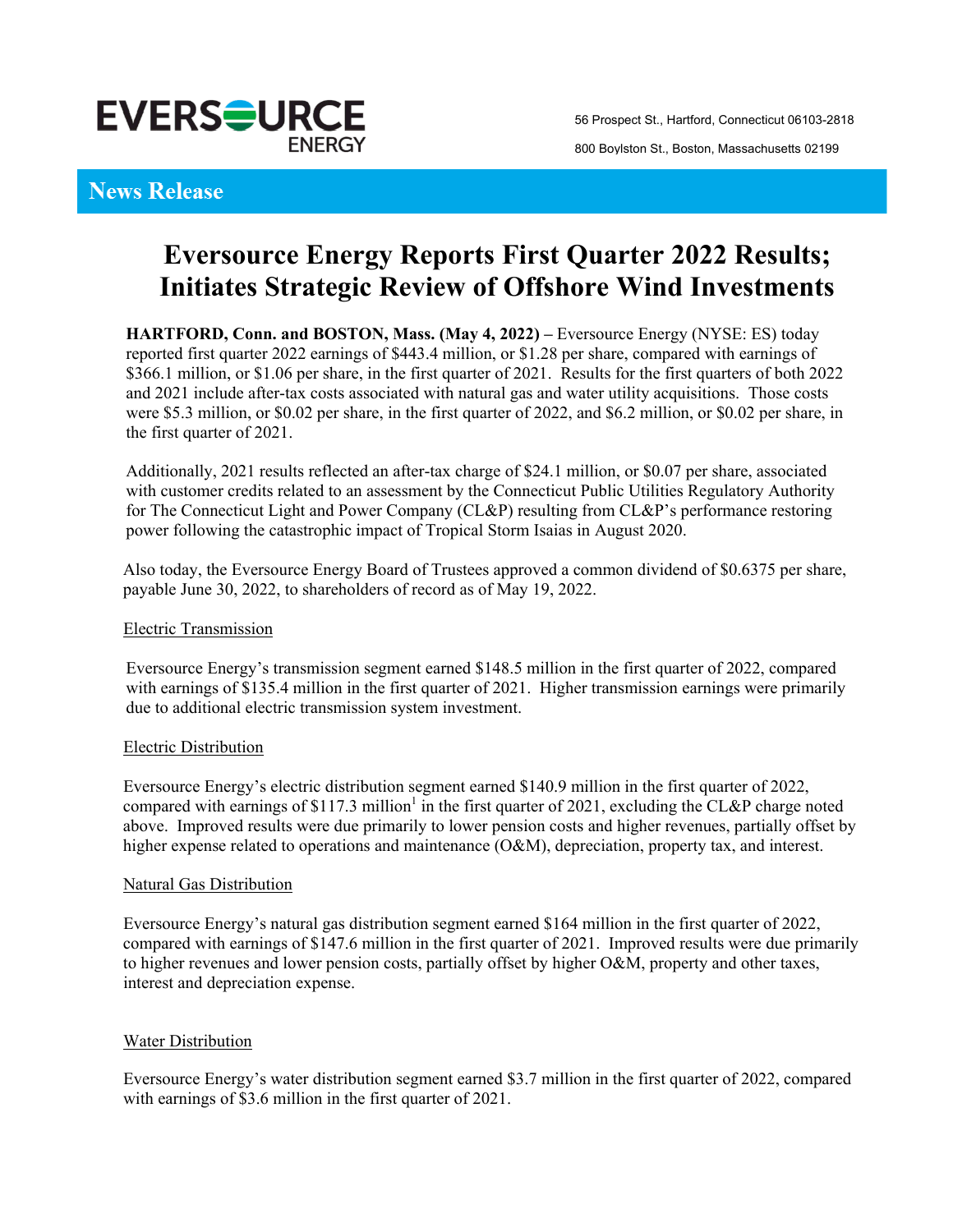#### Parent and other companies

Parent and other companies, including acquisition and transition costs, had net losses of \$13.7 million in both the first quarters of 2022 and 2021. Lower acquisition-related costs were offset by higher interest costs.

The company today reaffirmed its 2022 non-GAAP earnings projection of between \$4.00 per share and \$4.17 per share, which excludes acquisition- and transition- related costs.

Also today, Eversource announced that it had initiated a strategic review of its offshore wind investment portfolio. As part of that review, the company will explore strategic alternatives that could result in a potential sale of all or part of its 50 percent interest in its offshore wind joint venture with Ørsted. The Eversource Energy Board of Trustees approved this action earlier today.

Joe Nolan, Eversource's president and chief executive officer, said, "In light of the record-setting prices in the recent federal lease auction for tracts around the New York Bight and an evolving landscape, we are conducting a fulsome review of our interest in the joint venture with Ørsted to assess alternatives that will allow us to create shareholder value and continue building a leading clean energy company that is wholly supportive of our region's climate change goals. Eversource remains committed to supporting offshore wind with advocacy, transmission investment solutions, and clean energy resource integration. We have seen up close why Ørsted is unquestionably the world leader in engineering, building and operating offshore wind and have no doubt that the joint venture we launched five years ago will be a tremendous source of clean energy and economic development for the Northeast."

Eversource expects to complete this review during 2022. If the recommended path forward following the strategic review is a sale of all or part of Eversource's interest in the joint venture, Eversource expects potential proceeds from such transaction would likely be used to support Eversource's regulated investments in strengthening, modernizing and decarbonizing its regulated energy and water delivery systems. In February 2022, Eversource identified more than \$18 billion of regulated investments it plans to make in its systems from 2022 through 2026. Some potential additional initiatives, such as advanced metering infrastructure and additional transmission investments to connect offshore wind projects through Cape Cod, are not yet reflected in its long-term forecast.

Nolan added, "Today, we are reaffirming our target earnings per share growth in the upper half of 5-7 percent through 2026 solely from our regulated businesses. This growth rate could be enhanced by utilizing proceeds from a sale of offshore wind assets to reduce financing needs and/or fund additional regulated investments to serve our 4.4 million customers."

The joint venture includes three contracted projects with a total capacity of approximately 1,758 MW, as well as up to 175,000 acres of offshore wind area not allocated to a specific project. These existing projects and the open lease area are comprised of:

- South Fork Wind (130 MW): located 35 miles east of Long Island's Montauk Point, will interconnect into eastern Long Island where it will deliver power to households under a longterm power purchase agreement with the Long Island Power Authority. Construction of South Fork began in early 2022 and the project is expected to be placed into service in late 2023.
- Revolution Wind (704 MW): located approximately 15 miles south of the Rhode Island coast, will deliver power under long-term contracts to Rhode Island (400 MW) and Connecticut (304 MW). Revolution Wind is expected to be placed in service in 2025.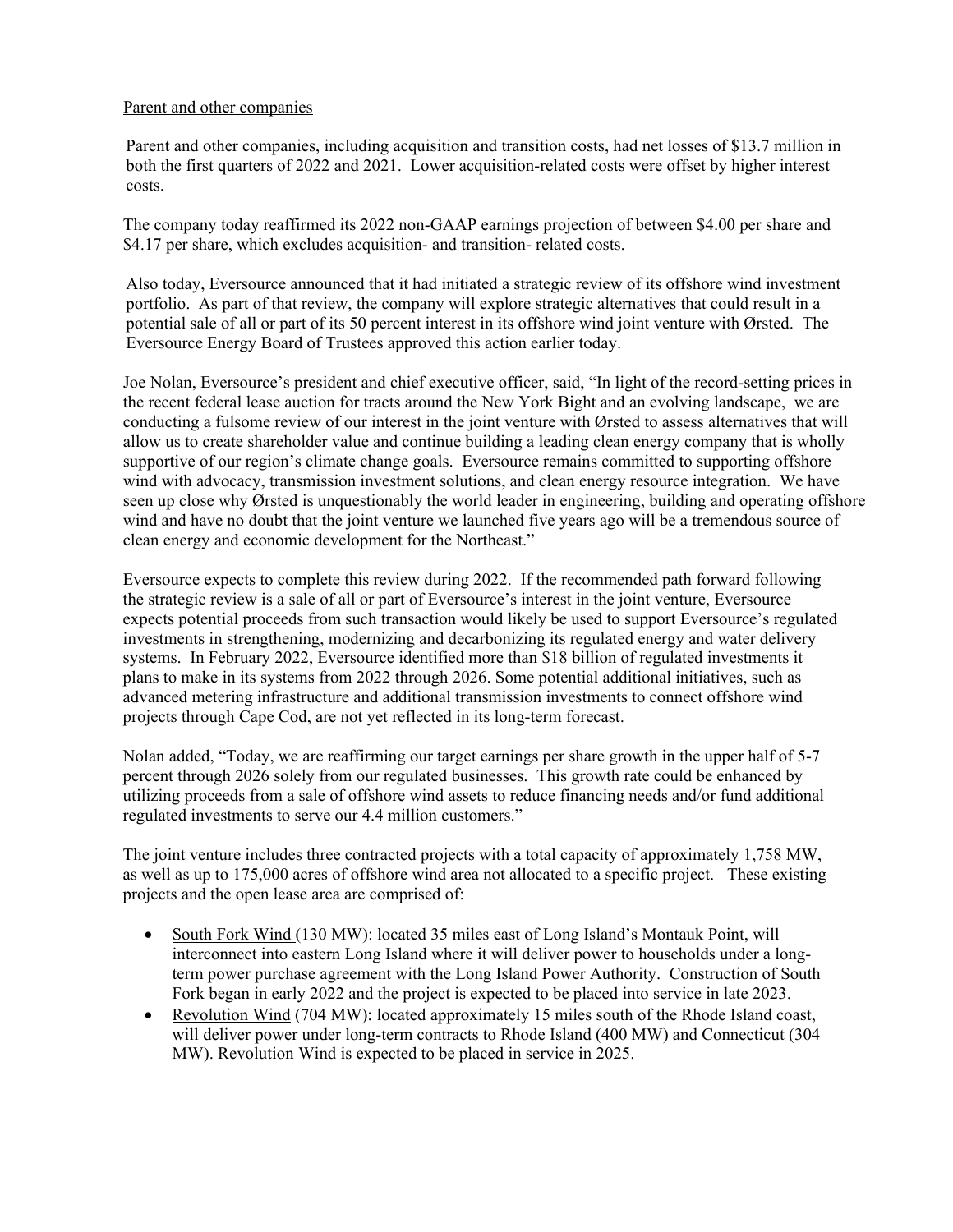- Sunrise Wind (924 MW): located approximately 30 miles east of Long Island's Montauk Point, will deliver power to New York State under a long-term purchase agreement with NYSERDA. Sunrise Wind is expected to be commissioned in late 2025.
- Open lease area: Up to 175,000 acres located 25 miles off the Massachusetts South Coast that is open for additional wind development.

As the strategic review proceeds, Eversource remains committed to continue providing oversight of the siting and construction of onshore elements of the three active projects noted above. Continued strong progress on these three important offshore wind projects will not be affected by Eversource's strategic review.

Nolan added, "Eversource has solicited Ørsted's input on the process of our strategic review and will continue to engage with our partner as the process moves forward."

Eversource has engaged Goldman Sachs and Ropes & Gray as advisors for this strategic review. Eversource cannot provide assurances regarding the outcome of this review.

|      |                                                                              | <b>First Quarter</b> |
|------|------------------------------------------------------------------------------|----------------------|
| 2021 | <b>Reported EPS</b>                                                          | \$1.06               |
|      | Higher transmission earnings in 2022                                         | 0.04                 |
|      | Higher electric distribution revenues in 2022 and lower pension costs        | 0.07                 |
|      | offset by higher O&M, depreciation, property taxes, and interest             |                      |
|      | Higher natural gas distribution revenues in 2022 and lower pension           | 0.04                 |
|      | costs offset by higher O&M, property and other taxes, interest, depreciation |                      |
|      | Absence of charge related to CL&P customer credits                           | 0.07                 |
| 2022 | <b>Reported EPS</b>                                                          | \$1.28               |

The following table reconciles consolidated earnings per share for the first quarters of 2022 and 2021:

Financial results for the first quarters of 2022 and 2021 for Eversource Energy's business segments and parent and other companies are noted below:

|                                         |                       |                | Increase/  |                         |
|-----------------------------------------|-----------------------|----------------|------------|-------------------------|
| <i>(in millions, except EPS)</i>        | <b>March 31, 2022</b> | March 31, 2021 | (Decrease) | $2022$ EPS <sup>1</sup> |
| <b>Electric Transmission</b>            | \$148.5               | \$135.4        | \$13.1     | \$0.43                  |
| Electric Distribution <sup>1</sup>      | 140.9                 | 117.3          | 23.6       | 0.41                    |
| Natural Gas Distribution                | 164.0                 | 147.6          | 16.4       | 0.47                    |
| <b>Water Distribution</b>               | 3.7                   | 3.6            | 0.1        | 0.01                    |
| Parent and Other Companies <sup>1</sup> | (8.4)                 | (7.5)          | (0.9)      | (0.02)                  |
| Acquisition and transition charges      | (5.3)                 | (6.2)          | 0.9        | (0.02)                  |
| CL&P storm performance charge           | ---                   | (24.1)         | 24.1       |                         |
| <b>Reported Earnings</b>                | \$443.4               | \$366.1        | \$77.3     | \$1.28                  |

Three months ended:

Eversource Energy has approximately 345 million common shares outstanding. It operates New England's largest energy delivery system and serves approximately 4.4 million electric, natural gas and water utility customers in Connecticut, Massachusetts and New Hampshire.

### **CONTACT:**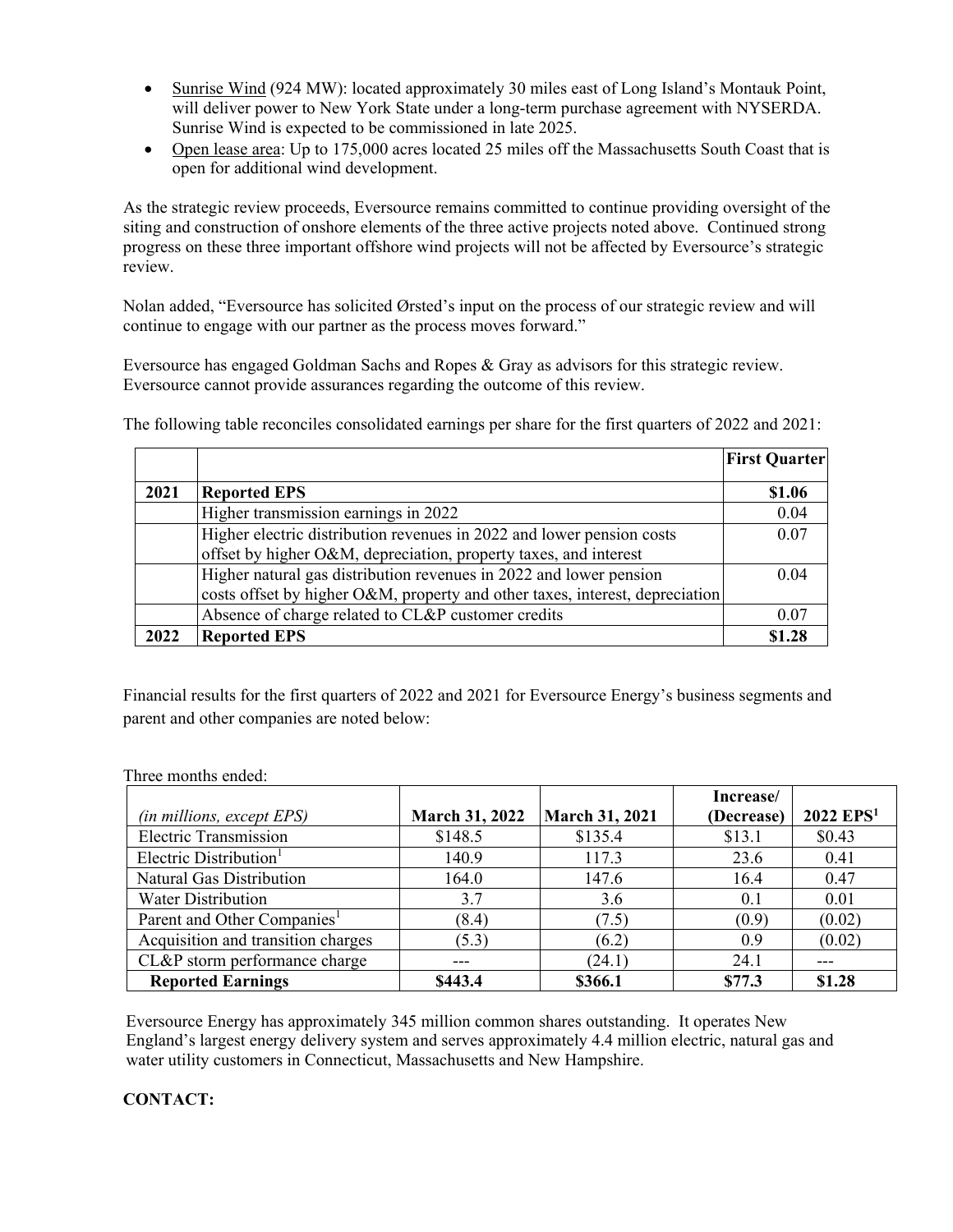**Note: Eversource Energy will webcast a conference call with senior management on May 5, 2022, beginning at 8:30 a.m. Eastern Time. The webcast and associated slides can be accessed through Eversource's website at www.eversource.com.**

*1 All per-share amounts in this document are reported on a diluted basis. The only common equity securities that are publicly traded are common shares of Eversource Energy. The earnings and EPS of each business do not represent a direct legal interest in the assets and liabilities of such business, but rather represent a direct interest in Eversource Energy's assets and liabilities as a whole. EPS by business is a financial measure not recognized under generally accepted accounting principles (non-GAAP) that is calculated by dividing the net income or loss attributable to common shareholders of each business by the weighted average diluted Eversource Energy common shares outstanding for the period. Earnings discussions also include non-GAAP financial measures referencing 2022 earnings and EPS excluding certain acquisition and transition costs and 2021 earnings and EPS excluding charges at CL&P related to an October 2021 settlement agreement that included credits to customers and funding of various customer assistance initiatives and a 2021 storm performance penalty imposed on CL&P by the PURA.* 

*Eversource Energy uses these non-GAAP financial measures to evaluate and provide details of earnings results by business and to more fully compare and explain 2022 and 2021 results without including these items. This information is among the primary indicators management uses as a basis for evaluating performance and planning and forecasting of future periods. Management believes the impacts of acquisition and transition costs, the CL&P October 2021 settlement agreement, and the 2021 storm performance penalty imposed on CL&P by the PURA are not indicative of Eversource Energy's ongoing costs and performance. Management views these charges as not directly related to the ongoing operations of the business and therefore not an indicator of baseline operating performance. Due to the nature and significance of the effect of these items on net income attributable to common shareholders and EPS, management believes that the non-GAAP presentation is a more meaningful representation of Eversource Energy's financial performance and provides additional and useful information to readers in analyzing historical and future performance of the business. These non-GAAP financial measures should not be considered as alternatives to Eversource Energy's consolidated net income attributable to common shareholders or EPS determined in accordance with GAAP as indicators of Eversource Energy's operating performance.*

*This document includes statements concerning Eversource Energy's expectations, beliefs, plans, objectives, goals, strategies, assumptions of future events, future financial performance or growth and other statements that are not historical facts. These statements are "forward-looking statements" within the meaning of the Private Securities Litigation Reform Act of 1995. Generally, readers can identify these forward-looking statements through the use of words or phrases such as "estimate," "expect," "anticipate," "intend," "plan," "project," "believe," "forecast," "should," "could" and other similar expressions. Forward-looking statements involve risks and uncertainties that may cause actual results or outcomes to differ materially from those included in the forward-looking statements. Forwardlooking statements are based on the current expectations, estimates, assumptions or projections of management and are not guarantees of future performance. These expectations, estimates, assumptions or projections may vary materially from actual results. Factors that may cause actual results to differ materially from those included in the forward-looking statements include, but are not limited to: cyberattacks or breaches, including those resulting in the compromise of the confidentiality of our proprietary information and the personal information of our customers; disruptions in the capital markets or other events that make our access to necessary capital more difficult or costly; the negative impacts of the novel coronavirus (COVID-19) pandemic, including any new or emerging variants, on*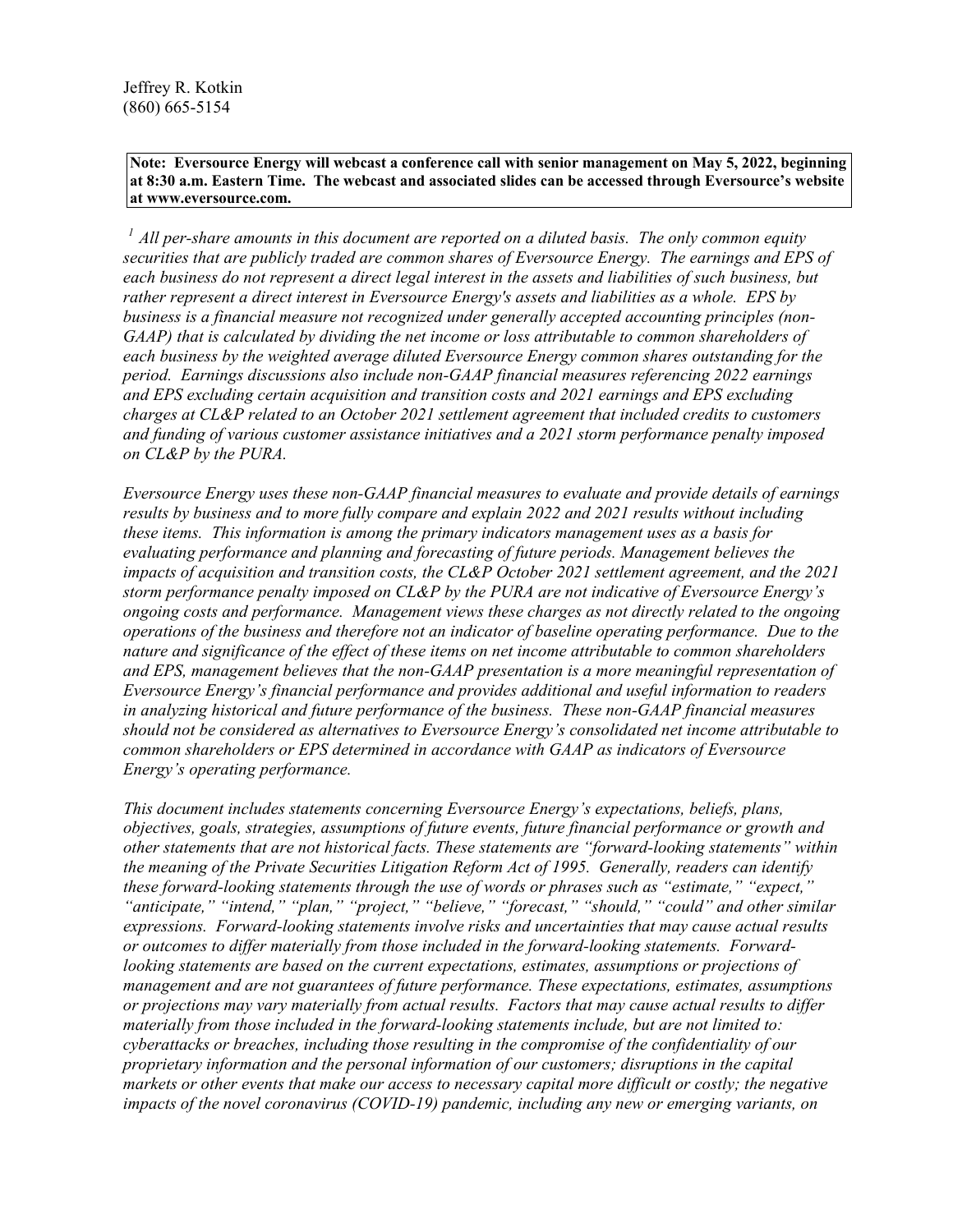*our customers, vendors, employees, regulators, and operations; changes in economic conditions, including impact on interest rates, tax policies, and customer demand and payment ability; ability or inability to commence and complete our major strategic development projects and opportunities, acts of war or terrorism, physical attacks or grid disturbances that may damage and disrupt our electric transmission and electric, natural gas, and water distribution systems; actions or inaction of local, state and federal regulatory, public policy and taxing bodies, substandard performance of third-party suppliers and service providers; fluctuations in weather patterns, including extreme weather due to climate change; changes in business conditions, which could include disruptive technology or development of alternative energy sources related to our current or future business model; contamination of, or disruption in, our water supplies; changes in levels or timing of capital expenditures; changes in laws, regulations or regulatory policy, including compliance with environmental laws and regulations; changes in accounting standards and financial reporting regulations; actions of rating agencies; and other presently unknown or unforeseen factors.*

*Other risk factors are detailed in Eversource Energy's reports filed with the Securities and Exchange Commission (SEC). They are updated as necessary and available on Eversource Energy's website at www.eversource.com and on the SEC's website at www.sec.gov. All such factors are difficult to predict and contain uncertainties that may materially affect Eversource Energy's actual results, many of which are beyond our control. You should not place undue reliance on the forward-looking statements, as each speaks only as of the date on which such statement is made, and, except as required by federal securities laws, Eversource Energy undertakes no obligation to update any forward-looking statement or statements to reflect events or circumstances after the date on which such statement is made or to reflect the occurrence of unanticipated events.* 

# # #